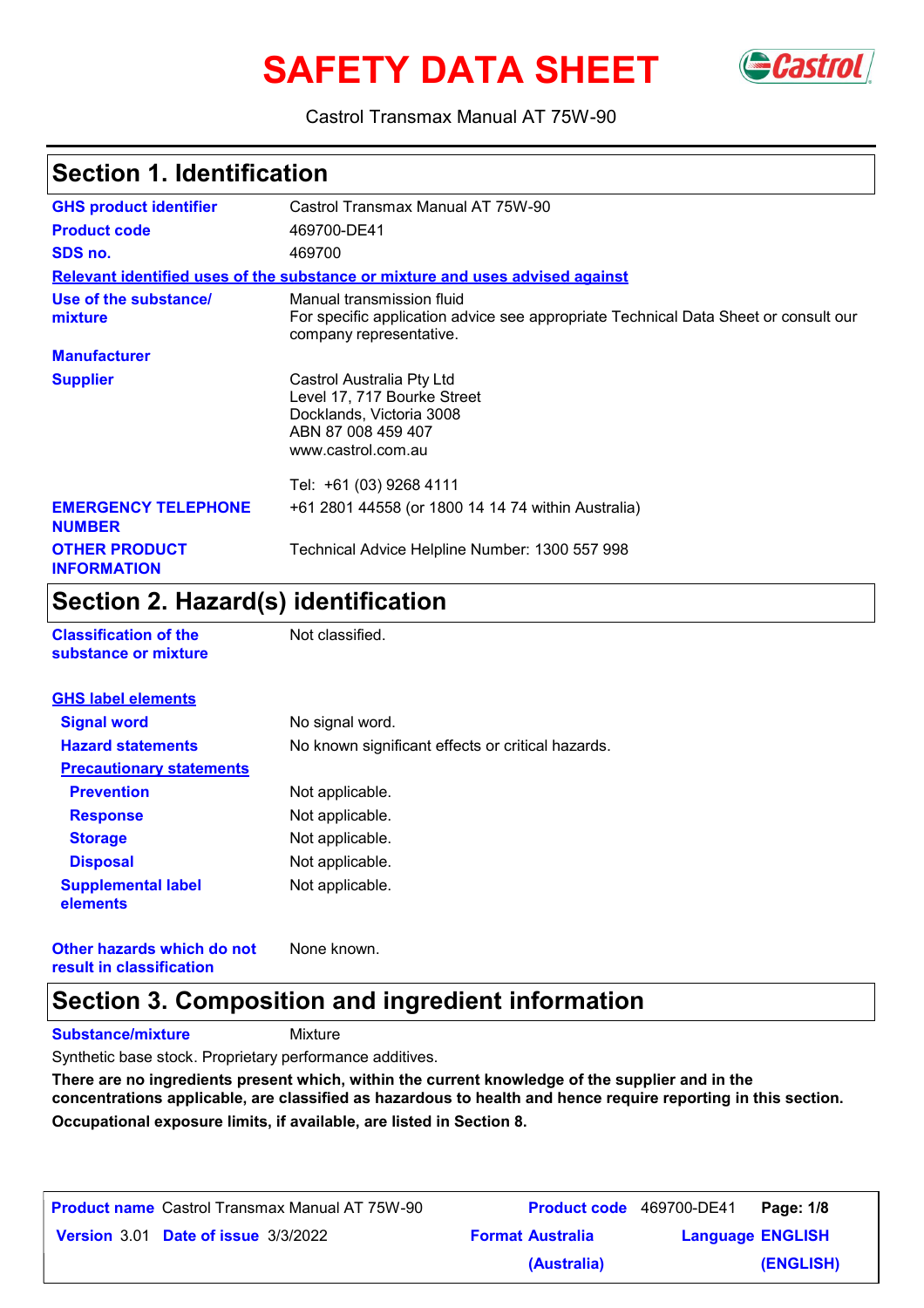# **Section 4. First aid measures**

| <b>Description of necessary first aid measures</b> |                                                                                                                                                                                                                                         |
|----------------------------------------------------|-----------------------------------------------------------------------------------------------------------------------------------------------------------------------------------------------------------------------------------------|
| <b>Eye contact</b>                                 | In case of contact, immediately flush eyes with plenty of water for at least 15<br>minutes. Eyelids should be held away from the eyeball to ensure thorough rinsing.<br>Check for and remove any contact lenses. Get medical attention. |
| <b>Inhalation</b>                                  | If inhaled, remove to fresh air. Get medical attention if symptoms occur.                                                                                                                                                               |
| <b>Skin contact</b>                                | Wash skin thoroughly with soap and water or use recognised skin cleanser.<br>Remove contaminated clothing and shoes. Wash clothing before reuse. Clean<br>shoes thoroughly before reuse. Get medical attention if symptoms occur.       |
| <b>Ingestion</b>                                   | Do not induce vomiting unless directed to do so by medical personnel. Get medical<br>attention if symptoms occur.                                                                                                                       |

#### **Most important symptoms/effects, acute and delayed**

| See Section 11 for more detailed information on health effects and symptoms.                                            |                                                                                   |  |  |
|-------------------------------------------------------------------------------------------------------------------------|-----------------------------------------------------------------------------------|--|--|
| Indication of immediate medical attention and special treatment needed, if necessary                                    |                                                                                   |  |  |
| <b>Notes to physician</b>                                                                                               | Treatment should in general be symptomatic and directed to relieving any effects. |  |  |
| <b>Specific treatments</b>                                                                                              | No specific treatment.                                                            |  |  |
| No action shall be taken involving any personal risk or without suitable training.<br><b>Protection of first-aiders</b> |                                                                                   |  |  |

# **Section 5. Firefighting measures**

| <b>Extinguishing media</b>                               |                                                                                                                                                                                                   |
|----------------------------------------------------------|---------------------------------------------------------------------------------------------------------------------------------------------------------------------------------------------------|
| <b>Suitable extinguishing</b><br>media                   | In case of fire, use foam, dry chemical or carbon dioxide extinguisher or spray.                                                                                                                  |
| <b>Unsuitable extinguishing</b><br>media                 | Do not use water jet.                                                                                                                                                                             |
| <b>Specific hazards arising</b><br>from the chemical     | In a fire or if heated, a pressure increase will occur and the container may burst.                                                                                                               |
| <b>Hazardous thermal</b><br>decomposition products       | None expected.                                                                                                                                                                                    |
| <b>Special protective actions</b><br>for fire-fighters   | No action shall be taken involving any personal risk or without suitable training.<br>Promptly isolate the scene by removing all persons from the vicinity of the incident if<br>there is a fire. |
| <b>Special protective</b><br>equipment for fire-fighters | Fire-fighters should wear positive pressure self-contained breathing apparatus<br>(SCBA) and full turnout gear.                                                                                   |

# **Section 6. Accidental release measures**

| Personal precautions, protective equipment and emergency procedures |                                                                                                                                                                                                                                                                                                                                     |  |  |  |
|---------------------------------------------------------------------|-------------------------------------------------------------------------------------------------------------------------------------------------------------------------------------------------------------------------------------------------------------------------------------------------------------------------------------|--|--|--|
| For non-emergency<br>personnel                                      | No action shall be taken involving any personal risk or without suitable training.<br>Evacuate surrounding areas. Keep unnecessary and unprotected personnel from<br>entering. Do not touch or walk through spilt material. Put on appropriate personal<br>protective equipment. Floors may be slippery; use care to avoid falling. |  |  |  |
| For emergency responders                                            | If specialised clothing is required to deal with the spillage, take note of any<br>information in Section 8 on suitable and unsuitable materials. See also the<br>information in "For non-emergency personnel".                                                                                                                     |  |  |  |
| <b>Environmental precautions</b>                                    | Avoid dispersal of spilt material and runoff and contact with soil, waterways, drains<br>and sewers. Inform the relevant authorities if the product has caused environmental<br>pollution (sewers, waterways, soil or air).                                                                                                         |  |  |  |

### **Methods and material for containment and cleaning up**

| <b>Product name</b> Castrol Transmax Manual AT 75W-90 | <b>Product code</b> 469700-DE41 |                         | Page: 2/8 |
|-------------------------------------------------------|---------------------------------|-------------------------|-----------|
| Version 3.01 Date of issue 3/3/2022                   | <b>Format Australia</b>         | <b>Language ENGLISH</b> |           |
|                                                       | (Australia)                     |                         | (ENGLISH) |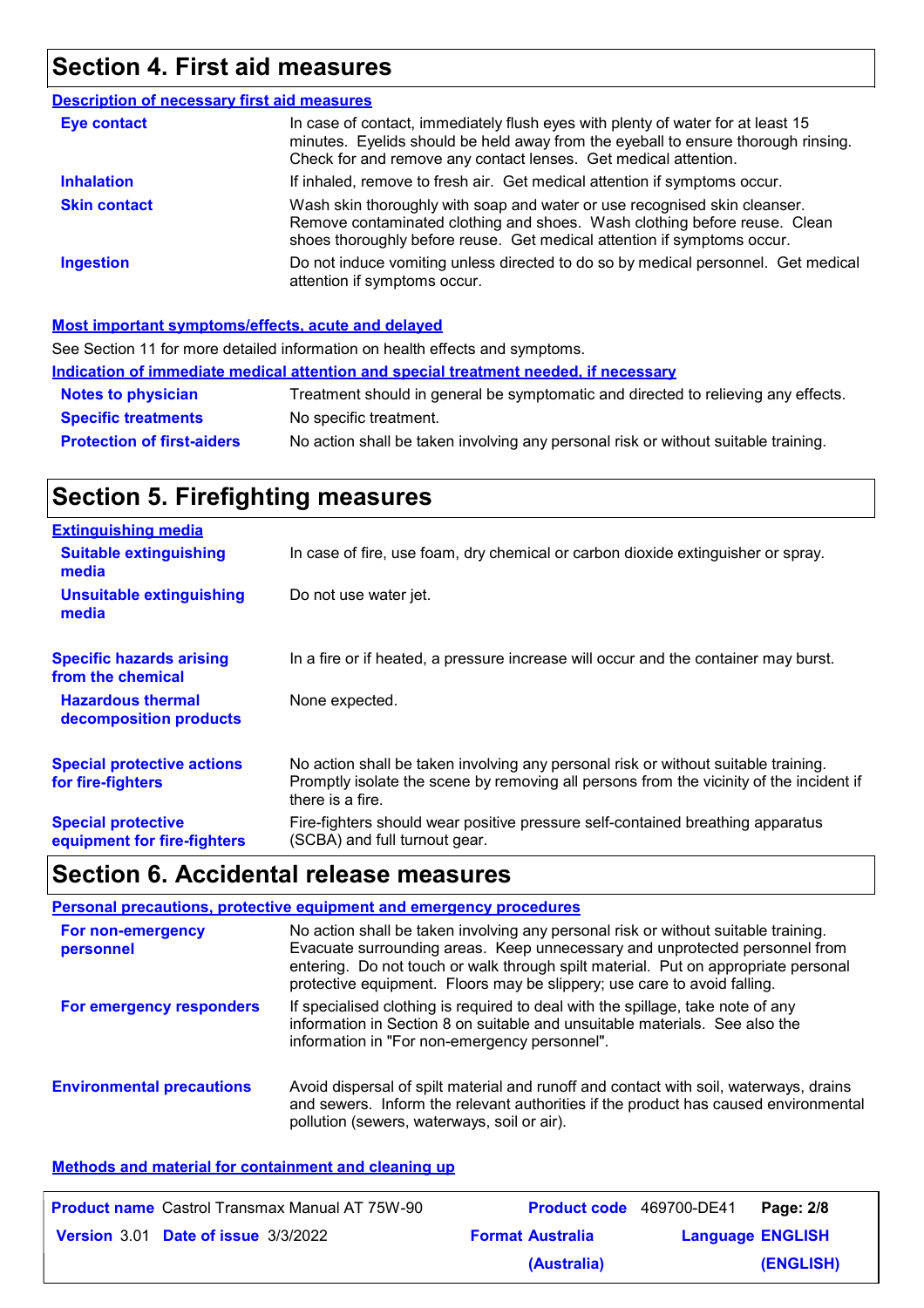# **Section 6. Accidental release measures**

| <b>Small spill</b> | Stop leak if without risk. Move containers from spill area. Absorb with an inert<br>material and place in an appropriate waste disposal container. Dispose of via a<br>licensed waste disposal contractor.                                                                                                                                                                                         |
|--------------------|----------------------------------------------------------------------------------------------------------------------------------------------------------------------------------------------------------------------------------------------------------------------------------------------------------------------------------------------------------------------------------------------------|
| Large spill        | Stop leak if without risk. Move containers from spill area. Prevent entry into sewers,<br>water courses, basements or confined areas. Contain and collect spillage with non-<br>combustible, absorbent material e.g. sand, earth, vermiculite or diatomaceous earth<br>and place in container for disposal according to local regulations. Dispose of via a<br>licensed waste disposal contractor. |
|                    |                                                                                                                                                                                                                                                                                                                                                                                                    |

# **Section 7. Handling and storage**

| <b>Precautions for safe handling</b>                                      |                                                                                                                                                                                                                                                                                                                                                                                                                                                                                                                                                                                                |
|---------------------------------------------------------------------------|------------------------------------------------------------------------------------------------------------------------------------------------------------------------------------------------------------------------------------------------------------------------------------------------------------------------------------------------------------------------------------------------------------------------------------------------------------------------------------------------------------------------------------------------------------------------------------------------|
| <b>Protective measures</b>                                                | Put on appropriate personal protective equipment (see Section 8).                                                                                                                                                                                                                                                                                                                                                                                                                                                                                                                              |
| <b>Advice on general</b><br>occupational hygiene                          | Eating, drinking and smoking should be prohibited in areas where this material is<br>handled, stored and processed. Wash thoroughly after handling. Remove<br>contaminated clothing and protective equipment before entering eating areas. See<br>also Section 8 for additional information on hygiene measures.                                                                                                                                                                                                                                                                               |
| <b>Conditions for safe storage,</b><br>including any<br>incompatibilities | Store in accordance with local regulations. Store in original container protected<br>from direct sunlight in a dry, cool and well-ventilated area, away from incompatible<br>materials (see Section 10) and food and drink. Keep container tightly closed and<br>sealed until ready for use. Store and use only in equipment/containers designed for<br>use with this product. Containers that have been opened must be carefully resealed<br>and kept upright to prevent leakage. Do not store in unlabelled containers. Use<br>appropriate containment to avoid environmental contamination. |
| <b>Not suitable</b>                                                       | Prolonged exposure to elevated temperature.                                                                                                                                                                                                                                                                                                                                                                                                                                                                                                                                                    |

### **Section 8. Exposure controls and personal protection**

### **Control parameters**

### **Occupational exposure limits**

None.

| <b>Appropriate engineering</b><br>controls            | All activities involving chemicals should be assessed for their risks to health, to<br>ensure exposures are adequately controlled. Personal protective equipment should<br>only be considered after other forms of control measures (e.g. engineering controls)<br>have been suitably evaluated. Personal protective equipment should conform to<br>appropriate standards, be suitable for use, be kept in good condition and properly<br>maintained.<br>Your supplier of personal protective equipment should be consulted for advice on<br>selection and appropriate standards. For further information contact your national<br>organisation for standards.<br>Provide exhaust ventilation or other engineering controls to keep the relevant<br>airborne concentrations below their respective occupational exposure limits.<br>The final choice of protective equipment will depend upon a risk assessment. It is<br>important to ensure that all items of personal protective equipment are compatible. |                                 |                         |           |
|-------------------------------------------------------|---------------------------------------------------------------------------------------------------------------------------------------------------------------------------------------------------------------------------------------------------------------------------------------------------------------------------------------------------------------------------------------------------------------------------------------------------------------------------------------------------------------------------------------------------------------------------------------------------------------------------------------------------------------------------------------------------------------------------------------------------------------------------------------------------------------------------------------------------------------------------------------------------------------------------------------------------------------------------------------------------------------|---------------------------------|-------------------------|-----------|
| <b>Environmental exposure</b><br>controls             | Emissions from ventilation or work process equipment should be checked to ensure<br>they comply with the requirements of environmental protection legislation. In some<br>cases, fume scrubbers, filters or engineering modifications to the process<br>equipment will be necessary to reduce emissions to acceptable levels.                                                                                                                                                                                                                                                                                                                                                                                                                                                                                                                                                                                                                                                                                 |                                 |                         |           |
| <b>Individual protection measures</b>                 |                                                                                                                                                                                                                                                                                                                                                                                                                                                                                                                                                                                                                                                                                                                                                                                                                                                                                                                                                                                                               |                                 |                         |           |
| <b>Hygiene measures</b>                               | Wash hands, forearms and face thoroughly after handling chemical products, before<br>eating, smoking and using the lavatory and at the end of the working period.<br>Appropriate techniques should be used to remove potentially contaminated clothing.<br>Wash contaminated clothing before reusing. Ensure that eyewash stations and<br>safety showers are close to the workstation location.                                                                                                                                                                                                                                                                                                                                                                                                                                                                                                                                                                                                               |                                 |                         |           |
| <b>Product name</b> Castrol Transmax Manual AT 75W-90 |                                                                                                                                                                                                                                                                                                                                                                                                                                                                                                                                                                                                                                                                                                                                                                                                                                                                                                                                                                                                               | <b>Product code</b> 469700-DE41 |                         | Page: 3/8 |
| Version 3.01 Date of issue 3/3/2022                   |                                                                                                                                                                                                                                                                                                                                                                                                                                                                                                                                                                                                                                                                                                                                                                                                                                                                                                                                                                                                               | <b>Format Australia</b>         | <b>Language ENGLISH</b> |           |

**(Australia)**

**(ENGLISH)**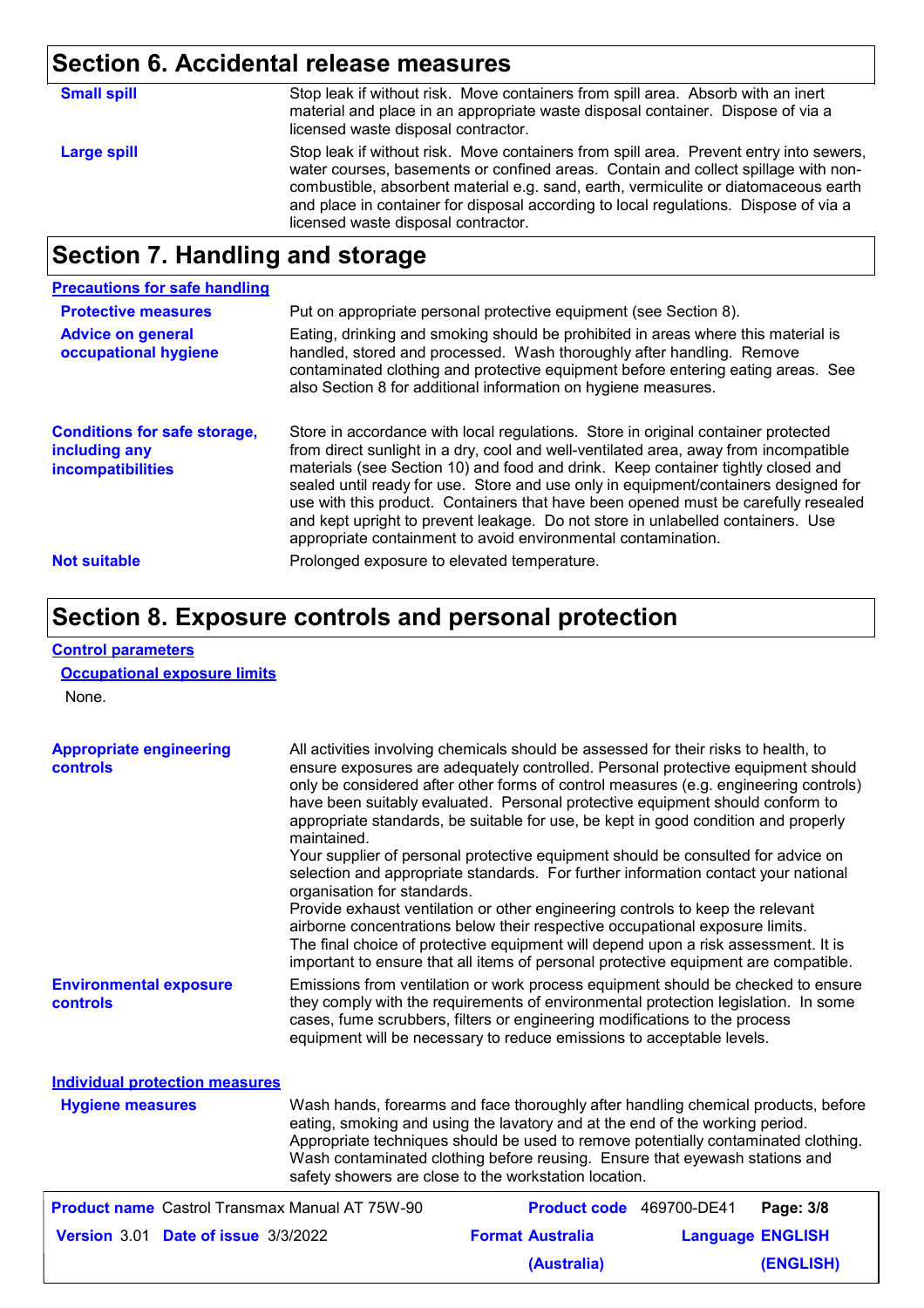# **Section 8. Exposure controls and personal protection**

| <b>Eye/face protection</b>    | Safety glasses with side shields.                                                                                                                                                                                                                                                                                                                                                                                                                                                                                                                                                                                                                                                                                                                                                               |
|-------------------------------|-------------------------------------------------------------------------------------------------------------------------------------------------------------------------------------------------------------------------------------------------------------------------------------------------------------------------------------------------------------------------------------------------------------------------------------------------------------------------------------------------------------------------------------------------------------------------------------------------------------------------------------------------------------------------------------------------------------------------------------------------------------------------------------------------|
| <b>Skin protection</b>        |                                                                                                                                                                                                                                                                                                                                                                                                                                                                                                                                                                                                                                                                                                                                                                                                 |
| <b>Hand protection</b>        | Wear protective gloves if prolonged or repeated contact is likely. Wear chemical<br>resistant gloves. Recommended: Nitrile gloves. The correct choice of protective<br>gloves depends upon the chemicals being handled, the conditions of work and use,<br>and the condition of the gloves (even the best chemically resistant glove will break<br>down after repeated chemical exposures). Most gloves provide only a short time of<br>protection before they must be discarded and replaced. Because specific work<br>environments and material handling practices vary, safety procedures should be<br>developed for each intended application. Gloves should therefore be chosen in<br>consultation with the supplier/manufacturer and with a full assessment of the<br>working conditions. |
| <b>Skin protection</b>        | Use of protective clothing is good industrial practice.<br>Personal protective equipment for the body should be selected based on the task<br>being performed and the risks involved and should be approved by a specialist<br>before handling this product.<br>Cotton or polyester/cotton overalls will only provide protection against light<br>superficial contamination that will not soak through to the skin. Overalls should be<br>laundered on a regular basis. When the risk of skin exposure is high (e.g. when<br>cleaning up spillages or if there is a risk of splashing) then chemical resistant aprons<br>and/or impervious chemical suits and boots will be required.                                                                                                           |
| <b>Other skin protection</b>  | Appropriate footwear and any additional skin protection measures should be<br>selected based on the task being performed and the risks involved and should be<br>approved by a specialist before handling this product.                                                                                                                                                                                                                                                                                                                                                                                                                                                                                                                                                                         |
| <b>Respiratory protection</b> | In case of insufficient ventilation, wear suitable respiratory equipment.<br>The correct choice of respiratory protection depends upon the chemicals being<br>handled, the conditions of work and use, and the condition of the respiratory<br>equipment. Safety procedures should be developed for each intended application.<br>Respiratory protection equipment should therefore be chosen in consultation with<br>the supplier/manufacturer and with a full assessment of the working conditions.                                                                                                                                                                                                                                                                                           |
| <b>Refer to standards:</b>    | Respiratory protection: AS/NZS 1715 and AS/NZS 1716<br>Gloves:AS/NZS 2161.1<br>Eye protection: AS/NZS 1336 and AS/NZS 1337                                                                                                                                                                                                                                                                                                                                                                                                                                                                                                                                                                                                                                                                      |

# **Section 9. Physical and chemical properties**

The conditions of measurement of all properties are at standard temperature and pressure unless otherwise indicated.

#### **Appearance**

| <b>Colour</b><br><b>Odour</b><br><b>Odour threshold</b><br>рH     | Yellow. [Light]<br>Not available.<br>Not available.<br>Not applicable. |  |
|-------------------------------------------------------------------|------------------------------------------------------------------------|--|
|                                                                   |                                                                        |  |
|                                                                   |                                                                        |  |
|                                                                   |                                                                        |  |
|                                                                   |                                                                        |  |
| <b>Melting point</b>                                              | Not available.                                                         |  |
| <b>Boiling point, initial boiling</b><br>point, and boiling range | Not available.                                                         |  |
| <b>Flash point</b>                                                | Open cup: 223°C (433.4°F) [Cleveland]                                  |  |
| <b>Evaporation rate</b>                                           | Not available.                                                         |  |
|                                                                   | Not applicable. Based on - Physical state                              |  |
| Lower and upper explosion<br>limit/flammability limit             | Not available.                                                         |  |
| <b>Vapour pressure</b>                                            | Not available.                                                         |  |
| <b>Relative vapour density</b>                                    | Not available.                                                         |  |
| <b>Relative density</b>                                           | Not available.                                                         |  |
|                                                                   |                                                                        |  |

| <b>Product name</b> Castrol Transmax Manual AT 75W-90 |                         | Product code 469700-DE41 Page: 4/8 |           |
|-------------------------------------------------------|-------------------------|------------------------------------|-----------|
| Version 3.01 Date of issue 3/3/2022                   | <b>Format Australia</b> | <b>Language ENGLISH</b>            |           |
|                                                       | (Australia)             |                                    | (ENGLISH) |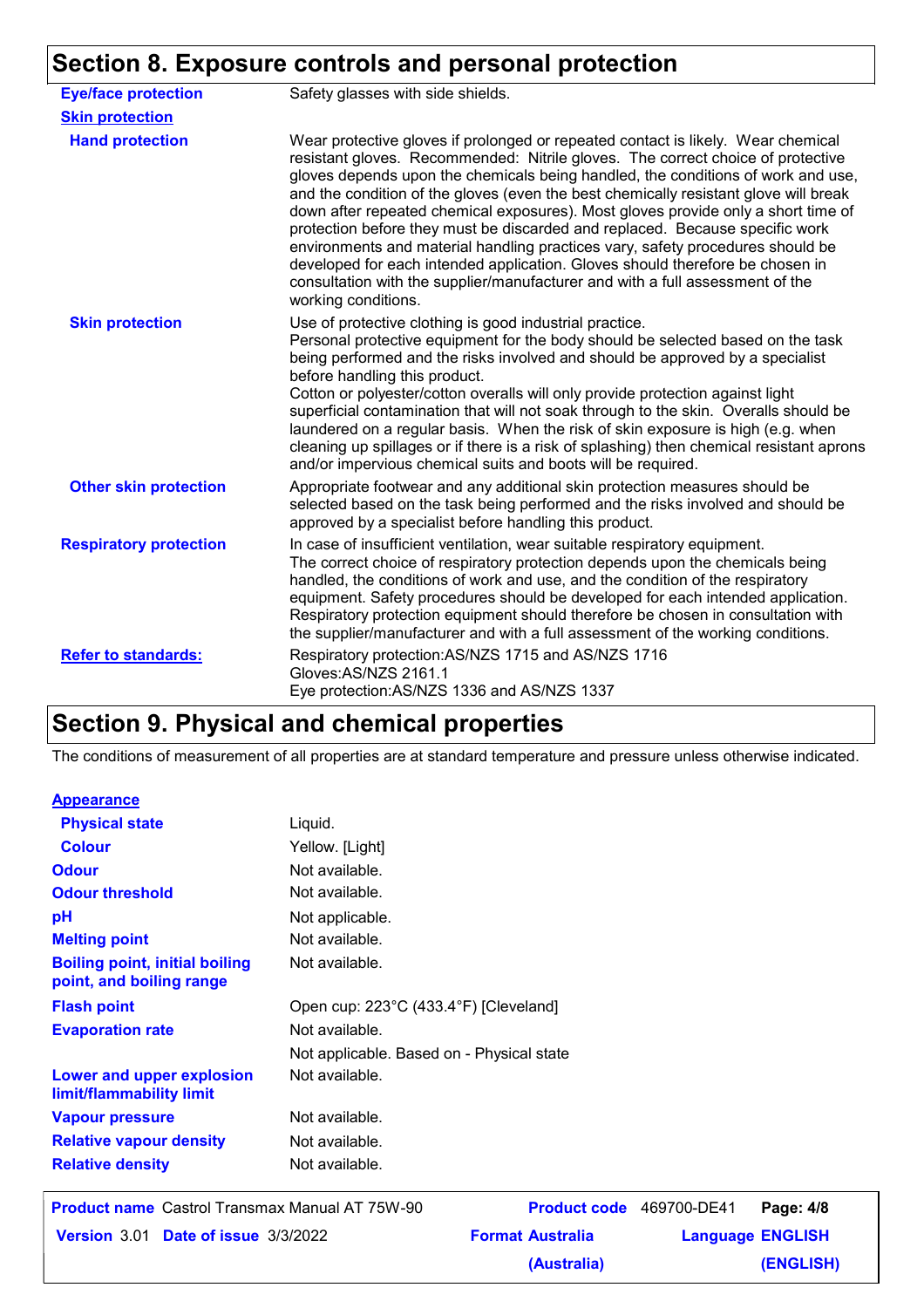# **Section 9. Physical and chemical properties**

| <b>Density</b>                                    | <1000 kg/m <sup>3</sup> (<1 g/cm <sup>3</sup> ) at 15 <sup>°</sup> C |
|---------------------------------------------------|----------------------------------------------------------------------|
| <b>Solubility</b>                                 | insoluble in water.                                                  |
| <b>Partition coefficient: n-</b><br>octanol/water | Not applicable.                                                      |
| <b>Auto-ignition temperature</b>                  | Not available.                                                       |
| <b>Decomposition temperature</b>                  | Not available.                                                       |
| <b>Viscosity</b>                                  | Kinematic: 96.5 mm <sup>2</sup> /s (96.5 cSt) at 40°C                |
| <b>Particle characteristics</b>                   |                                                                      |
| <b>Median particle size</b>                       | Not applicable.                                                      |

# **Section 10. Stability and reactivity**

| <b>Reactivity</b>                            | No specific test data available for this product. Refer to Conditions to avoid and<br>Incompatible materials for additional information.                                   |
|----------------------------------------------|----------------------------------------------------------------------------------------------------------------------------------------------------------------------------|
| <b>Chemical stability</b>                    | The product is stable.                                                                                                                                                     |
| <b>Possibility of hazardous</b><br>reactions | Under normal conditions of storage and use, hazardous reactions will not occur.<br>Under normal conditions of storage and use, hazardous polymerisation will not<br>occur. |
| <b>Conditions to avoid</b>                   | Avoid all possible sources of ignition (spark or flame).                                                                                                                   |
| <b>Incompatible materials</b>                | Reactive or incompatible with the following materials: oxidising materials.                                                                                                |
| <b>Hazardous decomposition</b><br>products   | Under normal conditions of storage and use, hazardous decomposition products<br>should not be produced.                                                                    |

# **Section 11. Toxicological information**

**Information on toxicological effects**

| <b>Information on likely routes</b><br>of exposure    | Routes of entry anticipated: Dermal, Inhalation.                                                                            |  |
|-------------------------------------------------------|-----------------------------------------------------------------------------------------------------------------------------|--|
| <b>Potential acute health effects</b>                 |                                                                                                                             |  |
| <b>Eye contact</b>                                    | No known significant effects or critical hazards.                                                                           |  |
| <b>Inhalation</b>                                     | Vapour inhalation under ambient conditions is not normally a problem due to low<br>vapour pressure.                         |  |
| <b>Skin contact</b>                                   | Defatting to the skin. May cause skin dryness and irritation.                                                               |  |
| <b>Ingestion</b>                                      | No known significant effects or critical hazards.                                                                           |  |
|                                                       | <b>Symptoms related to the physical, chemical and toxicological characteristics</b>                                         |  |
| <b>Eye contact</b>                                    | No specific data.                                                                                                           |  |
| <b>Inhalation</b>                                     | May be harmful by inhalation if exposure to vapour, mists or fumes resulting from<br>thermal decomposition products occurs. |  |
| <b>Skin contact</b>                                   | Adverse symptoms may include the following:<br>irritation<br>dryness<br>cracking                                            |  |
| <b>Ingestion</b>                                      | No specific data.                                                                                                           |  |
|                                                       | Delayed and immediate effects as well as chronic effects from short and long-term exposure                                  |  |
| <b>Eye contact</b>                                    | Potential risk of transient stinging or redness if accidental eye contact occurs.                                           |  |
| <b>Inhalation</b>                                     | Overexposure to the inhalation of airborne droplets or aerosols may cause irritation<br>of the respiratory tract.           |  |
| <b>Skin contact</b>                                   | Prolonged or repeated contact can defat the skin and lead to irritation, cracking and/<br>or dermatitis.                    |  |
| <b>Ingestion</b>                                      | Ingestion of large quantities may cause nausea and diarrhoea.                                                               |  |
| <b>Product name</b> Castrol Transmax Manual AT 75W-90 | Product code 469700-DE41<br>Page: 5/8                                                                                       |  |
| Version 3.01 Date of issue 3/3/2022                   | <b>Format Australia</b><br><b>Language ENGLISH</b>                                                                          |  |
|                                                       | (ENGLISH)<br>(Australia)                                                                                                    |  |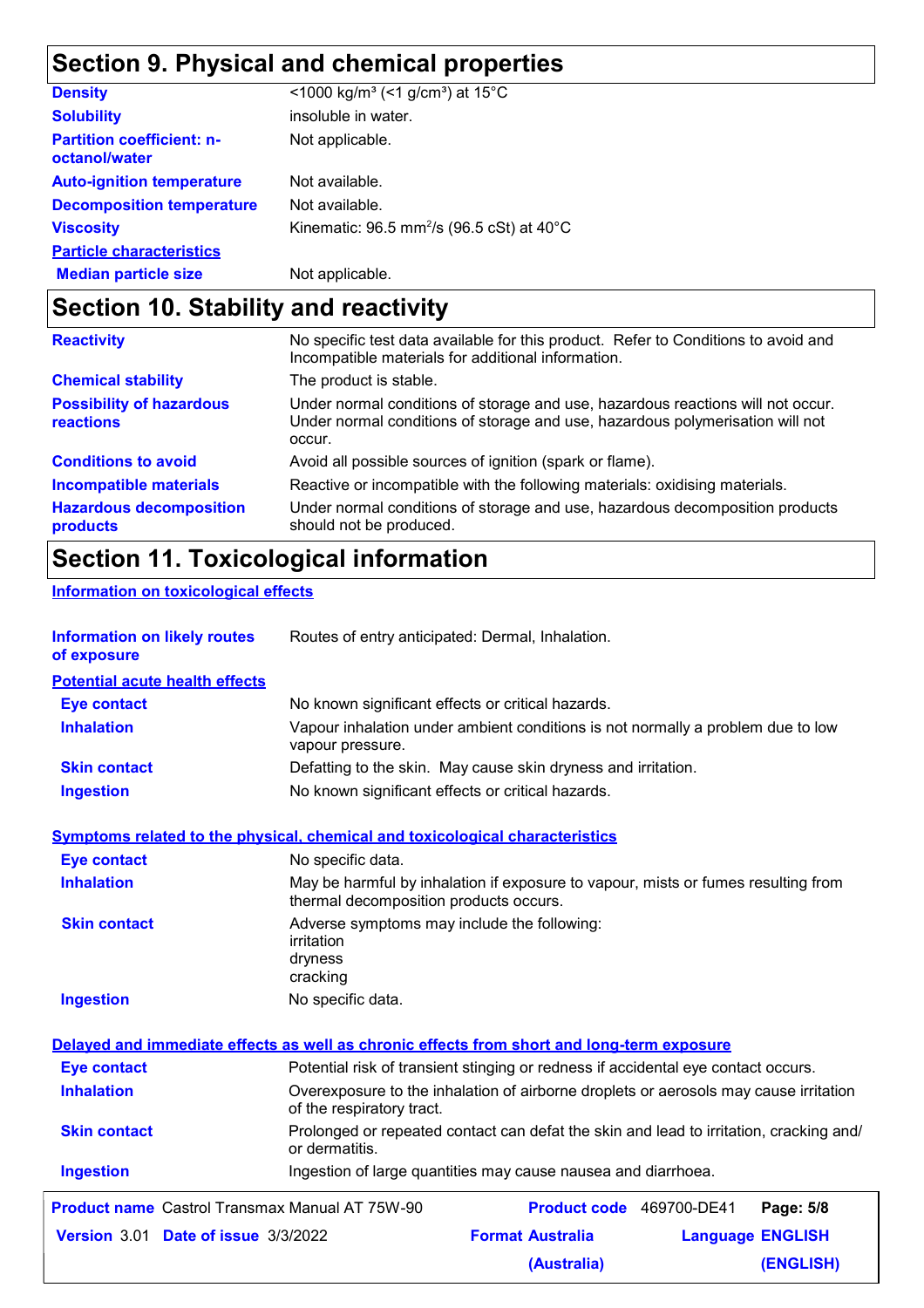# **Section 11. Toxicological information**

No known significant effects or critical hazards. No known significant effects or critical hazards. No known significant effects or critical hazards. No known significant effects or critical hazards. No known significant effects or critical hazards. No known significant effects or critical hazards.

# **Section 12. Ecological information**

#### **Persistence and degradability**

Not expected to be rapidly degradable.

#### **Bioaccumulative potential**

This product is not expected to bioaccumulate through food chains in the environment.

| <b>Mobility in soil</b>                                 |                                                                                                                           |
|---------------------------------------------------------|---------------------------------------------------------------------------------------------------------------------------|
| <b>Soil/water partition</b><br><b>coefficient (Koc)</b> | Not available.                                                                                                            |
| <b>Mobility</b>                                         | Spillages may penetrate the soil causing ground water contamination.                                                      |
| <b>Other ecological information</b>                     | Spills may form a film on water surfaces causing physical damage to organisms.<br>Oxygen transfer could also be impaired. |

### **Section 13. Disposal considerations**

The generation of waste should be avoided or minimised wherever possible. Significant quantities of waste product residues should not be disposed of via the foul sewer but processed in a suitable effluent treatment plant. Dispose of surplus and non-recyclable products via a licensed waste disposal contractor. Disposal of this product, solutions and any by-products should at all times comply with the requirements of environmental protection and waste disposal legislation and any regional local authority requirements. Waste packaging should be recycled. Incineration or landfill should only be considered when recycling is not feasible. This material and its container must be disposed of in a safe way. Empty containers or liners may retain some product residues. Avoid dispersal of spilt material and runoff and contact with soil, waterways, drains and sewers. **Disposal methods**

**Special Precautions for Landfill or Incineration**

No additional special precautions identified.

### **Section 14. Transport information**

|                                                       | <b>ADG</b>     | <b>IMDG</b>              | <b>IATA</b>             |
|-------------------------------------------------------|----------------|--------------------------|-------------------------|
| <b>UN number</b>                                      | Not regulated. | Not regulated.           | Not regulated.          |
| <b>UN proper</b><br>shipping name                     |                |                          | $\blacksquare$          |
| <b>Transport hazard</b><br>class(es)                  | $\blacksquare$ |                          | $\blacksquare$          |
| <b>Product name</b> Castrol Transmax Manual AT 75W-90 |                | Product code 469700-DE41 | Page: 6/8               |
| Version 3.01 Date of issue 3/3/2022                   |                | <b>Format Australia</b>  | <b>Language ENGLISH</b> |
|                                                       |                | (Australia)              | (ENGLISH)               |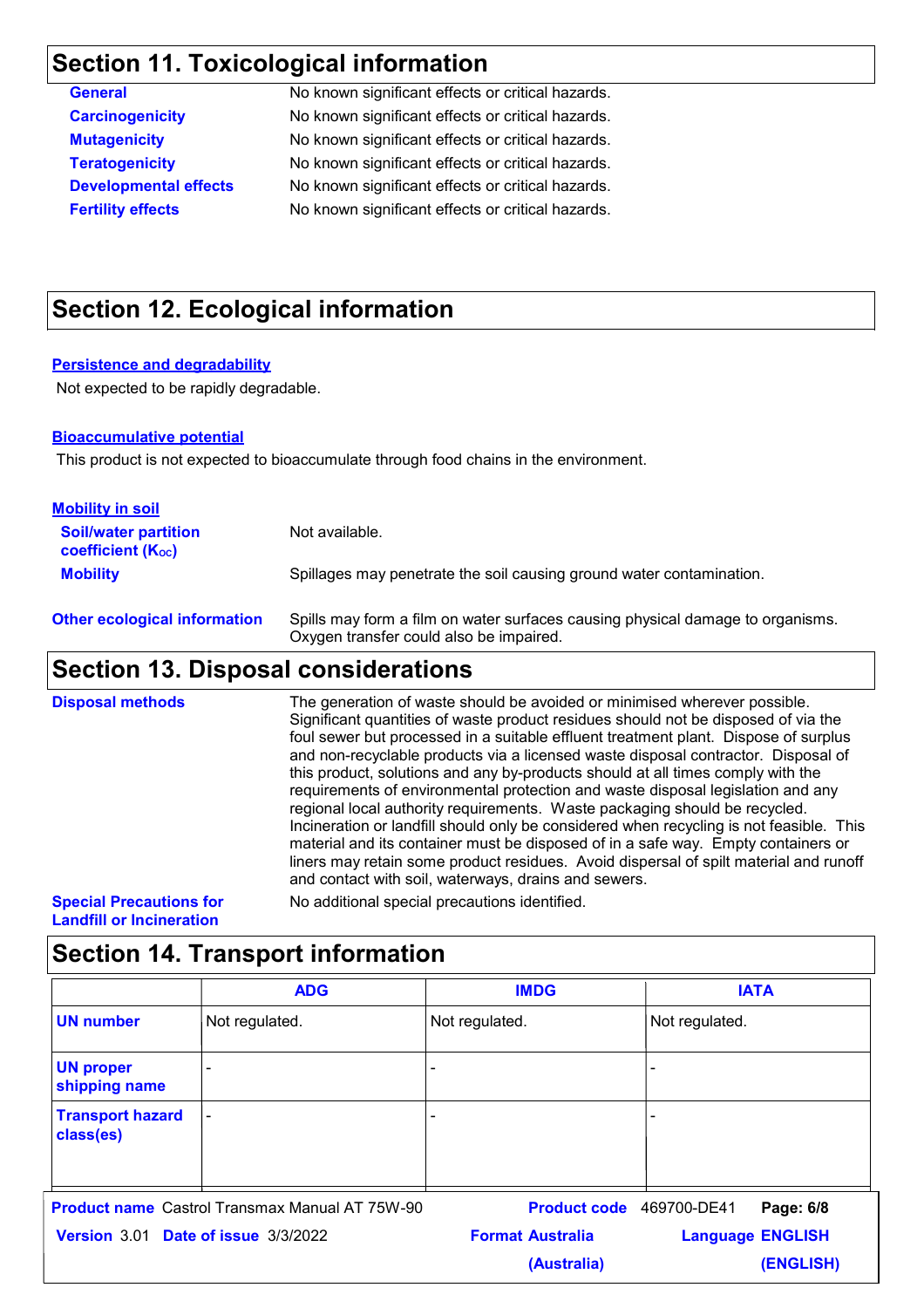| <b>Section 14. Transport information</b> |                          |     |     |
|------------------------------------------|--------------------------|-----|-----|
| <b>Packing group</b>                     | $\overline{\phantom{a}}$ |     |     |
| <b>Environmental</b><br>hazards          | No.                      | No. | No. |
| <b>Additional</b><br><b>Information</b>  |                          |     |     |

**Special precautions for user** Not available.

# **Section 15. Regulatory information**

|                                                                 | <b>Standard for the Uniform Scheduling of Medicines and Poisons</b>                                                            |
|-----------------------------------------------------------------|--------------------------------------------------------------------------------------------------------------------------------|
| Not regulated.                                                  |                                                                                                                                |
|                                                                 | <b>Model Work Health and Safety Regulations - Scheduled Substances</b>                                                         |
| No listed substance                                             |                                                                                                                                |
| <b>Montreal Protocol</b>                                        |                                                                                                                                |
| Not listed.                                                     |                                                                                                                                |
| <b>Stockholm Convention on Persistent Organic Pollutants</b>    |                                                                                                                                |
| Not listed.                                                     |                                                                                                                                |
| <b>Rotterdam Convention on Prior Informed Consent (PIC)</b>     |                                                                                                                                |
| Not listed.                                                     |                                                                                                                                |
| <b>International lists</b>                                      |                                                                                                                                |
| <b>National inventory</b>                                       |                                                                                                                                |
| <b>REACH Status</b>                                             | The company, as identified in Section 1, sells this product in the EU in compliance<br>with the current requirements of REACH. |
| <b>Australia inventory (AIIC)</b>                               | All components are listed or exempted.                                                                                         |
| <b>Canada inventory</b>                                         | All components are listed or exempted.                                                                                         |
| <b>China inventory (IECSC)</b>                                  | All components are listed or exempted.                                                                                         |
| <b>Japan inventory (CSCL)</b>                                   | At least one component is not listed.                                                                                          |
| <b>Korea inventory (KECI)</b>                                   | All components are listed or exempted.                                                                                         |
| <b>Philippines inventory</b><br>(PICCS)                         | All components are listed or exempted.                                                                                         |
| <b>Taiwan Chemical</b><br><b>Substances Inventory</b><br>(TCSI) | All components are listed or exempted.                                                                                         |
| <b>United States inventory</b><br>(TSCA 8b)                     | Not determined.                                                                                                                |

# **Section 16. Any other relevant information**

| <b>History</b>                    |                            |
|-----------------------------------|----------------------------|
| <b>Date of printing</b>           | 3/3/2022                   |
| Date of issue/Date of<br>revision | 3/3/2022                   |
| Date of previous issue            | 1/21/2022                  |
| <b>Version</b>                    | 3.01                       |
| <b>Prepared by</b>                | <b>Product Stewardship</b> |

**Product name** Castrol Transmax Manual AT 75W-90 **Product code** 469700-DE41 **Page: 7/8** | **Date of issue Version** 3.01 **Format Australia Language** 3/3/2022

**Language ENGLISH (ENGLISH)** Product code 469700-DE41 Page **(Australia)**